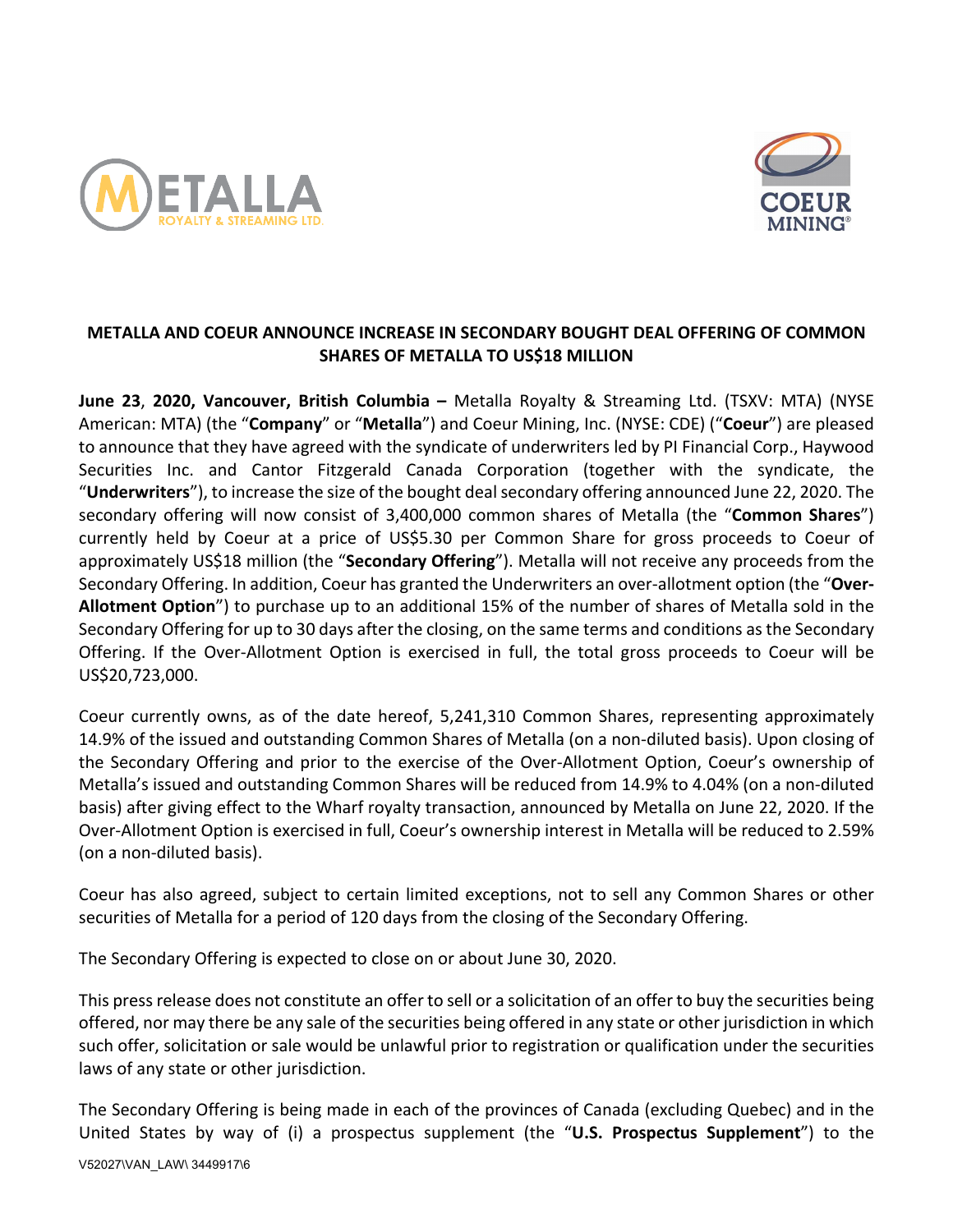Company's existing U.S. registration statement on Form F-10 dated May 1, 2020 (the "**Registration Statement**"); and (ii) a prospectus supplement (the "**Canadian Prospectus Supplement**") to the Company's Canadian short form base shelf prospectus dated May 1, 2020 (the "**Base Shelf Prospectus**"). The Company has filed a preliminary Canadian Prospectus Supplement with the securities commissions in each of the provinces of Canada and a preliminary U.S. Prospectus Supplement with the United States Securities and Exchange Commission (the "**SEC**"). The Company will file a final Canadian Prospectus Supplement and a final U.S. Prospectus Supplement in connection with the Offering.

The preliminary U.S. Prospectus Supplement (together with the related Registration Statement) is available on the SEC's website at www.sec.gov and the preliminary Canadian Prospectus Supplement (together with the related Base Shelf Prospectus) is available on the SEDAR website maintained by the Canadian Securities Administrators at www.sedar.com. Alternatively, copies of the preliminary U.S. Prospectus Supplement and preliminary Canadian Prospectus Supplement may be obtained from PI Financial Corp., by email at syndication@pifinancial.com, Haywood Securities Inc., by email at ecm@haywood.com and Cantor Fitzgerald Canada Corporation by email at ecmcanada@cantor.com.

Metalla has filed a Registration Statement (including a prospectus) with the SEC and a Base Shelf Prospectus (including a prospectus supplement) with the securities commissions in each of the provinces of Canada for the offering to which this communication relates. Before you invest, you should read the prospectus in that Registration Statement or the Base Shelf Prospectus (including the prospectus supplement) and other documents Metalla has filed with the SEC or the Canadian Securities Administrators for more complete information about Metalla and this offering. You may get these documents for free by visiting EDGAR on the SEC website at www.sec.gov, or on the SEDAR website maintained by the Canadian Securities Administrators at www.sedar.com. Alternatively, Metalla, any underwriter or any dealer participating in the offering will arrange to send you the prospectus if you request it by calling toll-free 1-800-810-7022.

## **ABOUT METALLA**

Metalla was created for the purpose of providing shareholders with leveraged precious metal exposure by acquiring royalties and streams. Our goal is to increase share value by accumulating a diversified portfolio of royalties and streams with attractive returns. Our strong foundation of current and future cash-generating asset base, combined with an experienced team, gives Metalla a path to become one of the leading gold and silver companies for the next commodities cycle.

### **ABOUT COEUR**

Coeur Mining, Inc. is a U.S.-based, well-diversified, growing precious metals producer with five whollyowned operations: the Palmarejo gold-silver complex in Mexico, the Rochester silver-gold mine in Nevada, the Kensington gold mine in Alaska, the Wharf gold mine in South Dakota, and the Silvertip silver-zinclead mine in British Columbia. In addition, the Company has interests in several precious metals exploration projects throughout North America.

### **CONTACT INFORMATION**

For further information, please contact: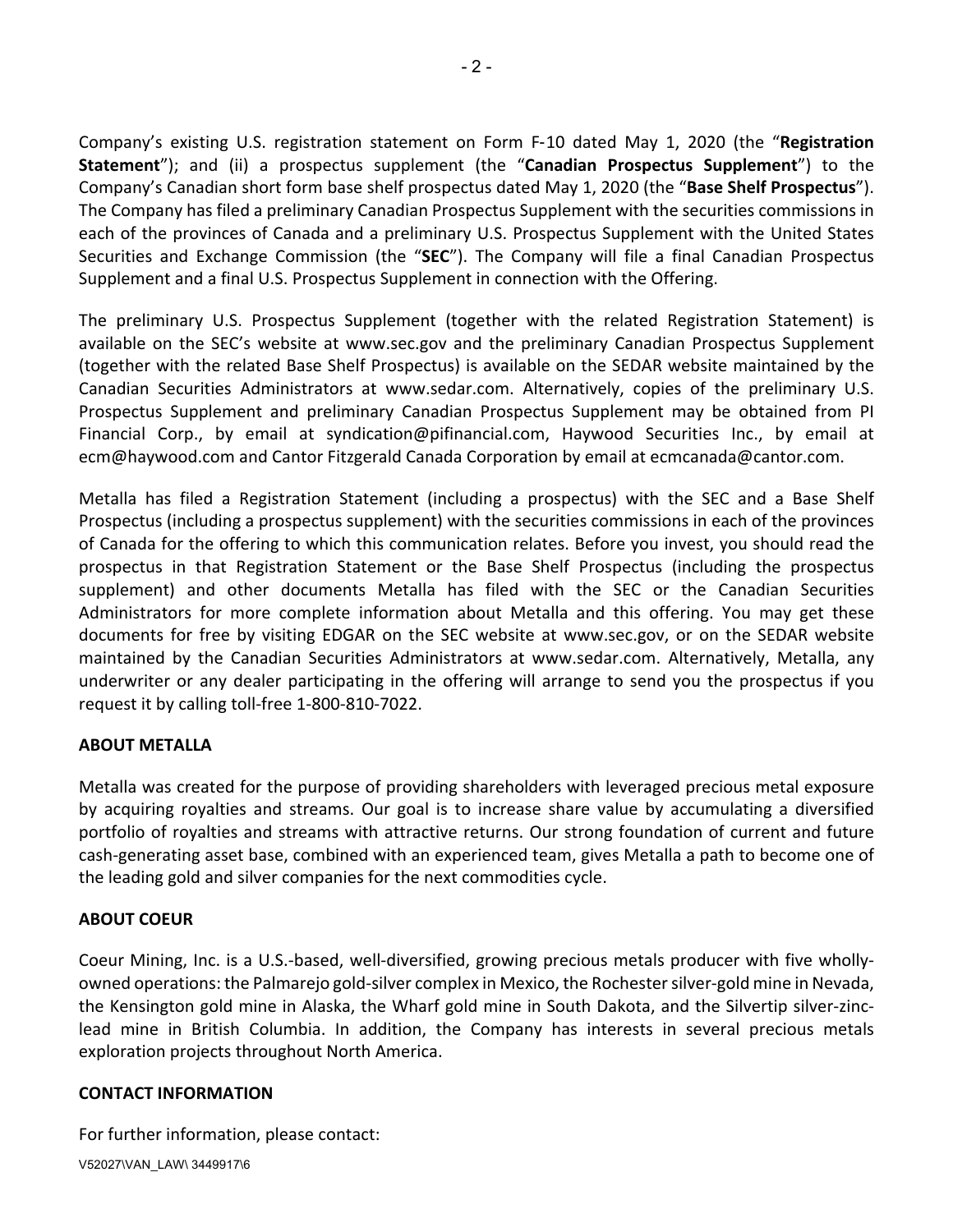#### **Metalla Royalty & Streaming Ltd.**

Brett Heath, President & CEO Phone: 604-696-0741 Email: info@metallaroyalty.com

Kristina Pillon, Investor Relations Phone: 604-908-1695 Email: kristina@metallaroyalty.com

### **Coeur Mining, Inc.**

104 S. Michigan Avenue, Suite 900 Chicago, Illinois 60603 Attention: Paul DePartout, Director, Investor Relations Phone: (312) 489-5800

*Neither the TSXV nor its Regulation Services Provider (as that term is defined in the policies of the Exchange) accept responsibility for the adequacy or accuracy of this release.* 

### **CAUTIONARY NOTE REGARDING FORWARD-LOOKING STATEMENTS**

V52027\VAN\_LAW\ 3449917\6 This news release contains "forward-looking information" and "forward-looking statements" (the "forward-looking statements"), within the meaning of applicable Canadian and United States securities legislation, including statements with respect to the Secondary Offering, Metalla's plan to accumulate a diversified portfolio with attractive returns, future cash generation by Metalla's assets and the potential for Metalla to become one of the leading gold and silver companies for the next commodities cycle. Forward-looking statements are statements that are not historical facts and are generally, although not always, identified by words such as "expect", "plan", "anticipate", "project", "target", "potential", "schedule", "forecast", "budget", "estimate", "intend" or "believe" and similar expressions or their negative connotations, or that events or conditions "will", "would", "may", "could", "should" or "might" occur. All such forward-looking statements are based on the opinions and estimates of management as of the date such statements are made. These forward-looking statements are made as of the date of this news release. Readers are cautioned not to place undue reliance on forward-looking statements, as there can be no assurance that the future circumstances, outcomes or results anticipated in or implied by such forward-looking statements will occur or that plans, intentions or expectations upon which the forwardlooking statements are based will occur. While we have based these forward-looking statements on our expectations about future events as at the date that such statements were prepared, the statements are not a guarantee that such future events will occur and are subject to risks, uncertainties, assumptions and other factors which could cause events or outcomes to differ materially from those expressed or implied by such forward-looking statements. Known risk factors include risks that the closing conditions to the Secondary Offering may not be satisfied or the Secondary Offering may not be completed; risks associated with the impact of general business and economic conditions; the absence of control over mining operations from which Metalla will purchase precious metals or from which it will receive stream or royalty payments and risks related to those mining operations, including risks related to international operations, government and environmental regulation, delays in mine construction and operations, actual results of mining and current exploration activities, conclusions of economic evaluations and changes in